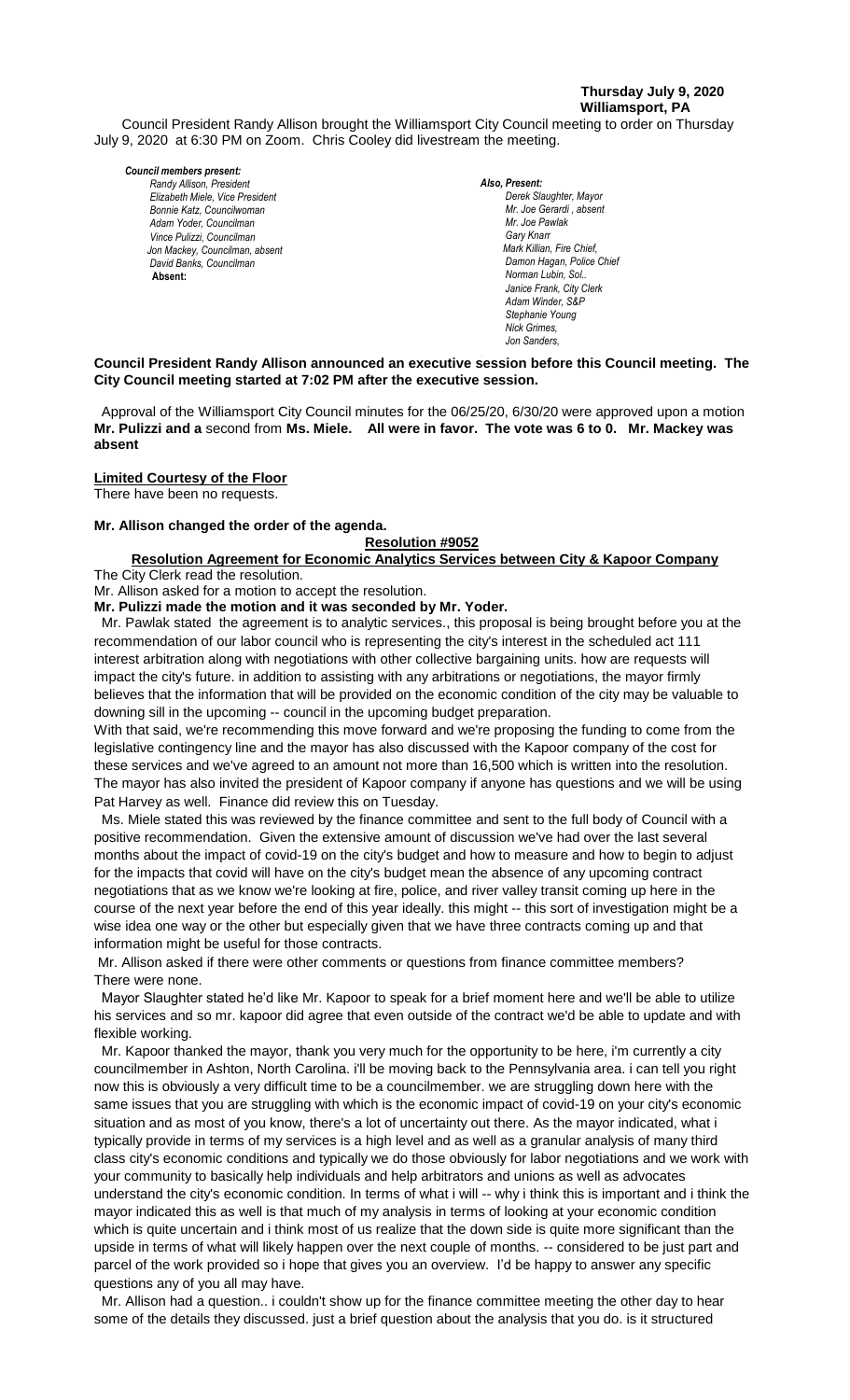solely for us or does it give us some kind of comparison to other communities like us or some picture of where we stand in relation to that.

 Mr. Kapoor answered so in terms of the economic analysis, what i'll be looking at kind of at a high level is specifically at Williamsport's economic situation and providing context both statewide as well as with respect to other third class city maze terms of what's going on with some of your economic factors. where wing it's very valuable another part of the presentation i do with respect to comparisons is i look at a compensation analysis with other third class cities so as puerilities of this, i'll be conducting a compensation analysis with other third class city fire departments and that will all be part of the presentation. Mr. Allison asked for a vote on the resolution.

**The resolution was carried with six yes roll call votes. The vote was 6 to 0. All were in favor. Mr. Yoder voted yes, Mr. Pulizzi voted yes, Mrs. Katz voted yes, Mr. Banks voted yes, Ms. Miele voted yes and Mr. Allison voted yes. Mr. Mackey was absent.**

# **Mr. Allison moved some other items up from the agenda.**

# **Lot –Add on – St. Lukes' Evangelical Lutheran Church 1408 Bloomingrove Road**

Mr. Knarr addressed City Counci. what we're presenting tonight is a subdivision request from st. Luke's Church . what they're requesting to do is subdivide that small parcel of property and add it on to the property and it's just merely for access for them to drive. what that will do is give them access off lemon grove and take that small parcel and add it which will also give them obviously back on the tax roles. it was reviewed by planning and they gave positive recommendation.

Mr. Allison asked for a motion and a second.

.

.

.

**Mr. Pulizzi made the motion and it was seconded by Mr. Banks.**

**The lot – Add on was carried with six yes roll call votes. The vote was 6 to 0. All were in favor. Mr. Yoder voted yes, Mr. Pulizzi voted yes, Mrs. Katz voted yes, Mr. Banks voted yes, Ms. Miele voted yes and Mr. Allison voted yes. Mr. Mackey was absent.**

# **Lot Consolidation Plan – 2606 Linn Street Kenneth & Wendy Hunter**

Mr. Knarr stated what i present to you is a lot consolidation plan for 2606 Linn street owned by Ken and Wendy Hunter. As you see based off the plans provided to you they have three parcels. one they have a home on which is basically where they reside and then there's two lots. both of those lots are nonconforming lots. what this lot consolidation will do is bring it into one parcel and alleviate two nonconforming lots which is what zoning does prefer. it was reviewed by both planning as well as county with positive recommendation and i can answer any questions at this time.

Mr. Allison asked for a motion and a second.

**The Lot Consolidated Plan on was carried with six yes roll call votes. The vote was 6 to 0. All were in favor.**

**Mr. Yoder voted yes, Mr. Pulizzi voted yes, Mrs. Katz voted yes, Mr. Banks voted yes, Ms. Miele voted yes and Mr. Allison voted yes. Mr. Mackey was absent.**

# **Subdivision plan – UPMC Susquehanna 904 Campbell Street**

Mr. Knarr stated the- fronts Fourth & Campbell which is a medical office building to the north. in addition the parking lot to the north of the hospital itself. what they have been doing is subdividing off the building as well as some parking that will stay on its own and be the new lot.

and then the rest of the parking lot will be basically adjoined to UPMC property which they currently have. again, one of the reasons why they're looking at doing that is for a possible development or use of that building.

Ms. Miele stated she had assumed that the lot has been grandfathered in, Mr. Knarr answered yes. Mr. Allison asked for a motion and a second.

**Mr. Pulizzi made the motion and Mr. Yoder seconded it.** 

**The sub-division was carried with six yes roll call votes. The vote was 6 to 0. All were in favor. Mr. Yoder voted yes, Mr. Pulizzi voted yes, Mrs. Katz voted yes, Mr. Banks voted yes, Ms. Miele voted yes and Mr. Allison voted yes. Mr. Mackey was absent.**

**Bill #1760-20**

# **An Ordinance Adopting a six-year Capital Project Budget for City for Fiscal Years 6/30/21 to 6/30/25 (first reading)**

The City Clerk read the ordinance.

Mr. Allison asked for a motion to adopt the ordinance in first reading.

**Mr. Yoder made the motion and Ms. Miele seconded it.**

 Mr. Pawlak explained on tuesday, due to some time constraints, if finance committee made it through most of the budget but did not get through the final page of the proposed capital project budget and i believe their thought because of the time constraint that they had that they would be able to review that more thoroughly if needed before the second reading in two weeks. so i believe my plan for going through this is how we typically have done it in the past and we'll focus on the first two years of the budget. years ending 2021 and 2022 if the and let the final four years represent items that we're looking into but aren't quite ready to -- under the pa posed capital project budget i'll start with public services. under the street improvements, in the first two years, plans include street resurfacing and rehab, curb ramps, a new berry trail connection, lights on initiative and street trees for a total in year one of 1 million 37,000 in year two of 985,000. under the second grouping storm sewers, separation of storm sewers, chesapeake bay pollution reduction plan and year one is total is 4 million 695,000 and in year two, 325,000.

a majority of that first year budget relates to Graiffus run where we've committed a grant i believe to dep.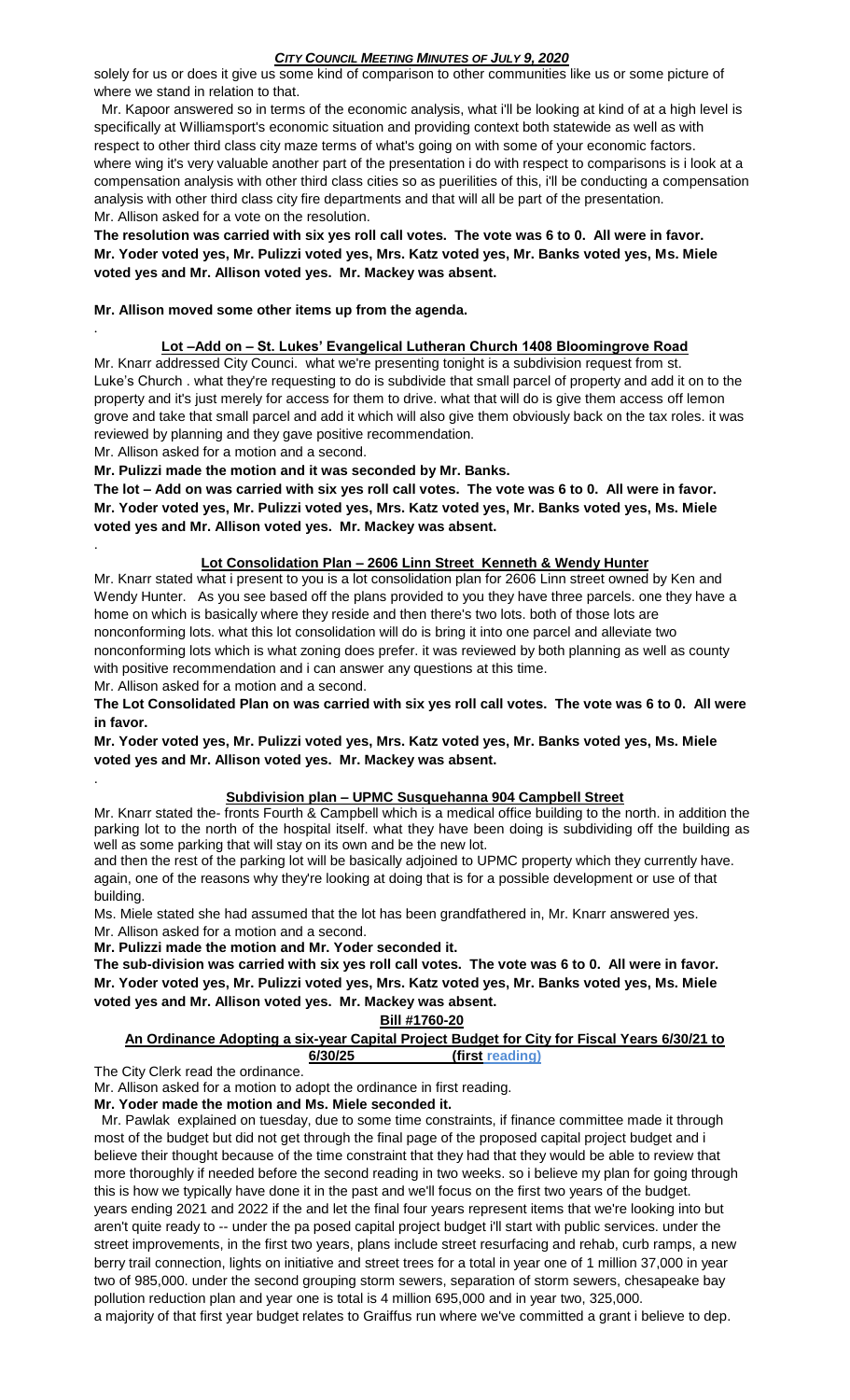we're still waiting to hear back on any award to that but that is a project that we're hoping to get started in the next year and i think it's a project on everyone's minds here on council and in that area. the next section, flood control, includes cat gores of pump station structure and equipment repairs, drainage structure repairs, and the levy improvements for a total in year one of 2 million 689,000 and year two of 3 million 425,000. a may have been portion of that -- main portion of that is the work that was approved earlier this year or the grants submission that was approved earlier this year for the 2019 disaster funds. there was a grant submitted here in June for that so we'll await notice of the receipt of that grant or see if we have to explore other funding sources potentially. Going to page two under recreation. projects include parks, Shaw Place, Brandon Park and police station park for a total in year one of 1 million 399,000 and year two of 525,000. and then a miscellaneous grouping for equipment and facility roof replacements for a total in year one for 220,000 and year two, 215,000 for a total year one budget for public service projects of 10 million 40,000. in year two of 5 million 475,000.

 Ms. Miele explained they were delayed in Finance so they had smaller discussions. That said, we had some discussion related to the related to Graffius run to making certain that the potential earmark that i believe we'd all understood might be moving through the process and the State should be keeping an eye on that and it was i believe Penn strategies working on that initially. and we had as we know because of the pandemic we've had some -- we've put some of our consultants on hold and that bears some thinking on. we also had some discussion about the levy improvements and the extent to which those were actually ago for the upcoming two-year period. most of that have funding is in place. not all of them. and aside from that we won't here until around November about funding for the park so we know that the capital budget -- projects budget in the first two years generally speaking is slightly more likely to happen but we are still as we remind everyone every year looking at a bit of a wish list. these are projects we'd like to see come off in the years closer to us possibly -- are likely to occur. the ones in the out years we have no idea and depends on whether or not funding proves to be in place when we get there. i would of course mention that in particular related to the big ticket item under public safety and this budget which we did not talk about at finance but the \$15 million for the public safety bill. in 2021-2022, it is important for the public to understand that we don't have the money.

and -- have that money and note that it's not a project we're working on, that's why it's the upcoming two years. but just because it appears in the capital projects budget does not mean that it will come to fruition. i think we've had that one item in that spot there for -- well, at least six or seven years that i can recollect out of the last few. So that said, the finance committee did forward it to the full body of council for the recommendation but bearing in mind that we have not given it the close scrutiny we would have liked to because of time constraints. and that we'll be happy to revisit it at the next meeting.

 Mr. Pulizzi stated so reading down through this jump in at any time we're looking at 2021-20212 -- for Graffius Run, the grants were submitted but we don't have the funding correct?

 Mr. Pawlak answered not to my knowledge. i've not heard of any award. >> just to clarify, they actually are not -- it's not a grant application that was submitted. i believe my understanding was it was potential earmark of some new state funding and i'm sure it's pretty hard to say at this point exactly what is funded through the state and what's not given the pandemic but it was not quite as straightforward as a grant application that got submitted and will at some point be rejected or awarded.

 Mr. Pulizzi stated that he is curious here so we've got \$4.3 million for graffeus run and 2.5 almost \$2.6 million for the levy and strategies has been the one working on getting this -- most of this grant money for us, is that correct?

Mr. Pawlak answered Penn Strategies was involved with Graffius Run and --

 Mr. Pulizzi asked you said was? does that mean they're not involved anymore? they were the ones initiating that project. i'm sorry. that came off incorrect.

 Mr. Pawlak stated Penn Strategies is working on and started the process with Graffius Run and the program that they're proposing to go through for that earmarking some funds for the levy improvements. that is Thomas Keller & associates who have submitted the grant applications and i believe that they're also working with the county on projects related to the levy that are being done through the county. Mr. Pulizzi said i was just going to say they just recently i believe here in July

Mr. Pawlak answsered i've not had discussions with the mayor on that topic.

 Mrs. Katz stated we just got news -- just got news for the governor's capital budget. in the governor's capital budget there is penn strategies was able to get \$10 million put in for the public safety building. so we're excited about that and i know nothing is in the plans yet. there's no plans or anything else. but to realize that there could be money down the line for a public safety building i think is exciting. \$10 million is a lot of money. that's a nice round number.

any questions about any other parts?

 Mr. Mackey stated this is obviously maybe a conversation to have at a later date but i just think i would like to point out that we're allocating \$50,000 for about .6 miles of brick streets. i understand there's a lot of nostalgia tied into those streets but i think it's worth having a discussion about in the near future. i have never talked to anyone who enjoys driving on those streets.

Ms Miele stated we'll have to do that off line because i don't need to bore the entire population with my opinion on it right now but not that i have anywhere near the hub russ to think that the population is currently listening.

Mr. Pawlak stated i think we budget 50,000 every year. some years that is not spent in the maintenance. it needs to be done.

 Ms. Miele just wanted to ask Ms. Young about the Shaw Place Park 500,000 budget for next year's budget. What plans do you have in mind for Shaw Place park?

Ms. Young answered Shaw place park is not CDBG eligible.

Ms. Miele stated Young Woods just needs a little bit of tlc. it needs a new pavilion. some landscaping. some lighting. pathways.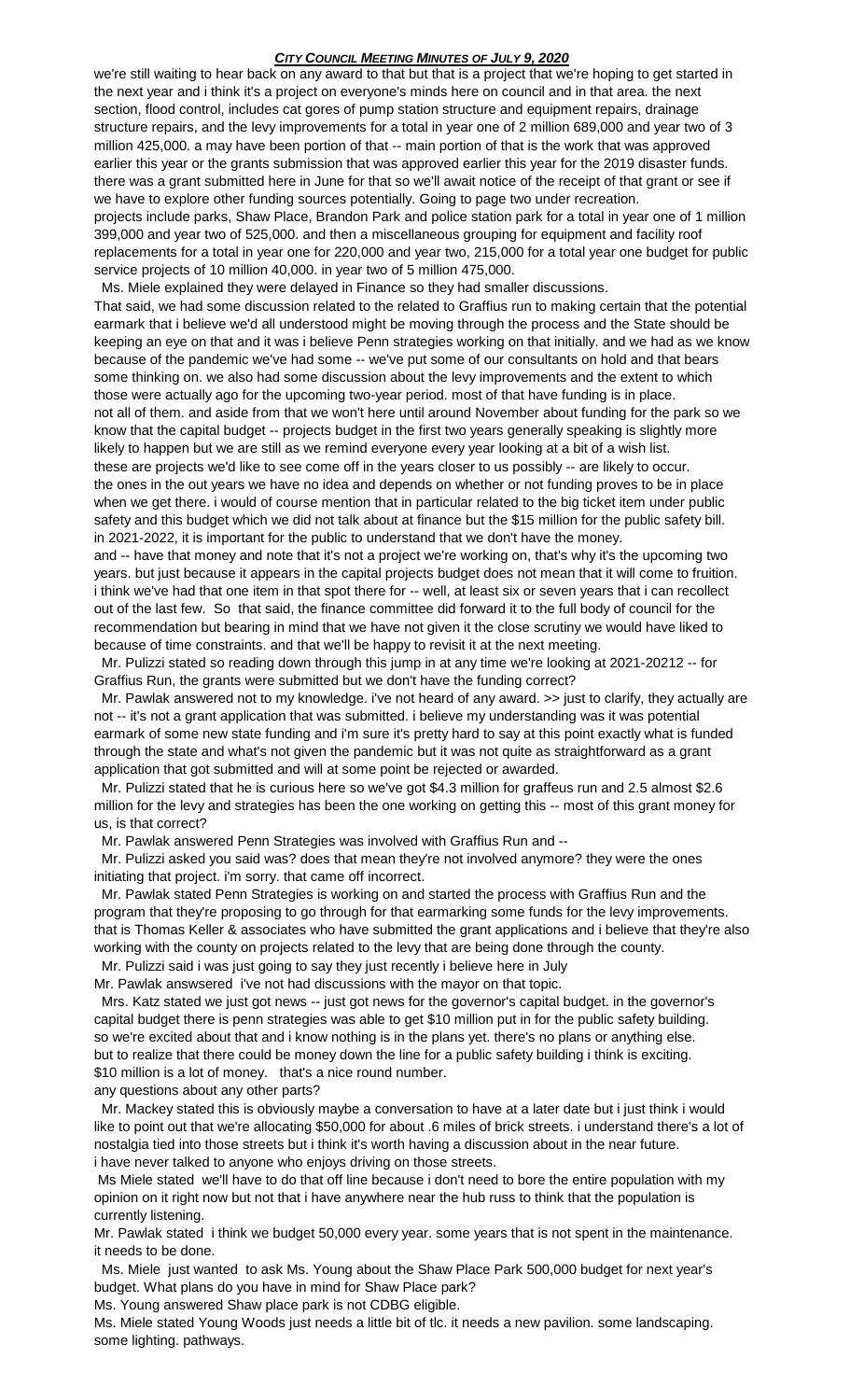Ms. Young answered we actually looked at that and wondered whether to go ahead with Young Woods and we decided that Lose school park would be the priority but Shaw Place is not CDBG eligible. it's listed under act 13 DCNR for the following year's project.

 Ms. Miele stated i just wondered if there's actually a plan in mind for that park or just still kind of a wish list. i think with all the parks we're looking at any ADA improvements. the inclusive playground is something we've looked at at Lose Park but lighting and pathways and landscaping. ada ramp for those and for shaw park there's been some discussion as well. there's a lot of space out there.

 Ms. Miele stated that Ms. Young said it's not CDBG eligible so p definitely look at various funding streams but Shaw Park has i think the opportunity to do some nice improvements out there.

 Mr. Pulizzi stated the reason i ask is because i've heard specifically Penn Strategies mention to me about a greenway grant that does a 15% match. is that something we've looked at, at all?

 Mr. Pawlak stated that's the one we used for memorial park for the inclusive playground that's going on. we've utilized that before.

Mr. Pulizzi stated okay. are we looking to go after that for any of these other parks coming up here?

 Mr. Pawlak said the one for memorial park is an active grant. we just did the very first drawdown on that one and then we put in to DCNR for Lose school park so we tend not to just tax these funding sources until we've received more of that whether or not we're going to get an award so we'll wait to hear about lows school park and then we're currently working on memorial park so i think until we can get those two going, we probably would not put any other grant applications because those were the two main sources. we're already engaged with trying to secure at least the funds for lows school park. we already have it for memorial park.

 Ms. Young stated when we look at Young Woods, of course, we're going to look at accessibility issues and all of that obviously in the plan. that's a requirement of DCNR that's the very first thing that they look at. are you doing accessibility improvements. are you meeting the ada standards.

 Ms. Miele asked i had a quick question about and i've asked this before and stephanie has given me an answer and i can't quite remember. we, generally speaking, submit an application anywhere between we only submit one application and my assumption is we consider ourselves like we only get funded for one application annually at best.

 Mr. Pawlak answered i think it depends on how much we're asking for. we had Ways Garden and Brandon park going but at the same time they were different funding sources. Brandon Park was land and water conservation funds. DCNR was -- the land and water fund is federal so -- we wait until that grant cycle has passed before we apply again.

 Ms. Miele stated the reason that i'm asking is that i know that there are a handful of arms of that dcnr grant process that comes due in April, and just in discussing things with a couple of other council people and sort of wondering if we might not be able to try not to conflict with our parks applications but perhaps them look at some funding related to Graffiius run from the same pot.

especially if we're looking to do something like daylight a portion of graffeus run or something like that. anyway, all of that i think is just to say that when the administration is pursuing the application process for dcnr perhaps for gcrp next year i would not mind being included in the discussion just so that if there is an opportunity for us to try and go after two different arms of the same funding source.

 Mr. Banks stated Graffius Run is going to become the new project for the city. Councilwoman Miele and i have talked on numerous occasions. lit be a great project. it would be ambitious.

There were no more questions or discussions.

Mr. Allison asked for the vote on the ordinance in first reading.

**The ordinance was carried in first reading with seven yes roll call votes. The vote was 7 to 0. All were in favor.**

**Mr. Yoder voted yes, Mr. Mackey voted yes, Mr. Pulizzi voted yes, Mrs. Katz voted yes, Mr. Banks voted yes, Ms. Miele voted yes and Mr. Allison voted yes.** 

### **Resolution #9047**

### **Resolution to Adopt an Amended Citizen Participation Plan**

The City Clerk read the resolution.

Mr. Allison asked for a motion to accept the resolution.

**Mr. Yoder made the motion and it was seconded by Mr. Pulizzi.**

 Ms. Young stated this resolution amends the citizen participation plan because of the covid-19 situation It was suggested we add language to the plan in the event of an emergency public hearings will be handled virtually via conference calls or live streaming. It was available for the public to comment on -- from July 1st to July 9th and this was reviewed by the finance committee.

Ms. Miele stated there was not much to discuss, it was forwarded to the full body of Council with a positive recommendation.

Mr. Allison asked for a vote on this resolution.

**The resolution was carried with seven yes roll call votes. The vote was 7 to 0. All were in favor. Mr. Yoder voted yes, Mr. Mackey voted yes, Mr. Pulizzi voted yes, Mrs. Katz voted yes, Mr. Banks voted yes, Ms. Miele voted yes and Mr. Allison voted yes.** 

# **Resolution #9048**

# **Resolution to Approve a CARES Act Amendment to the 2019 Annual Action Plan**

The City Clerk read the resolution.

Mr. Allison asked for a motion to accept the resolution.

**Mrs. Katz made the motion and it was seconded by Mr. Pulizzi.**

 Ms. Young stated the City has been notified that it will receive funding in the amount of \$609,271.00. This is Community Block funding, it must be used for the coronavirus. in order to receive a grant contract for this funding, the city must prepare an amendment most recently approved act yule action plan ahead of still reviewing a 2020 annual action plan and has recommended amending the 2019 annual action plan to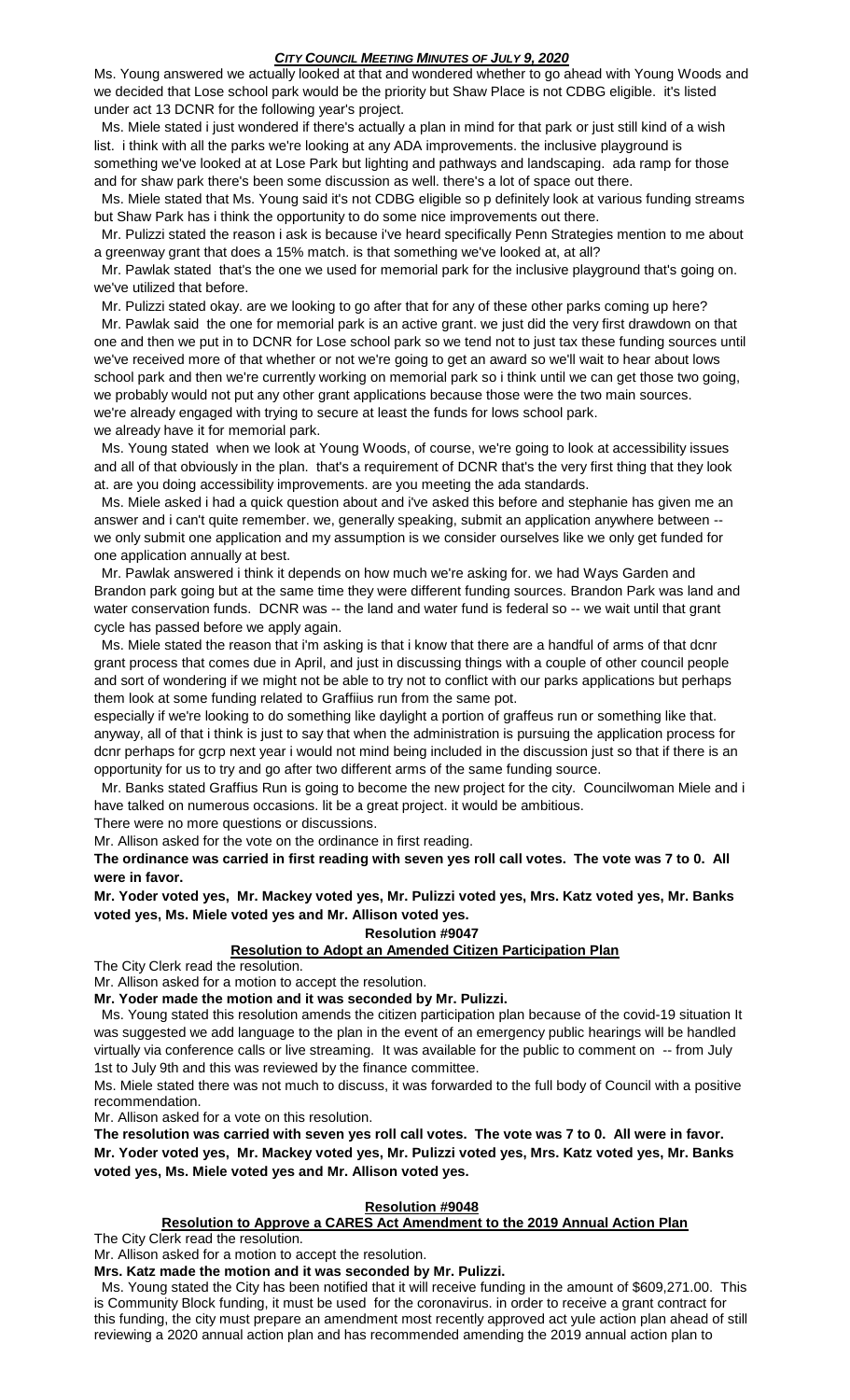account for the funds. the funding must adhere to the requirements of benefitting persons of low to moderate income range and be used to address covid-19 pandemic. it also must not be a duplication of benefits and is intended to be used as gap funding. we're proposing to allocate 559 now \$271 to public service activities. local nonprofits that benefit low to moderate income population will be given an opportunity apply for the funding similar to the annual action plan. the organizations that are selected for funding will enter into a sub recipient agreement with the city. we're also proposing to allocate \$50,000 to a microenterprise loan program for covid-related projects, this has been in the City since 1977. The microenterprise has five or fewer employees including the owner. the owner or a minimum of 51% of its employees must meet HUD's low to moderate income levels based on family medium income. The microenterprise must be located within the corporate limits within the City of Williamsport. The program will be the same as the existing program loans are offered at a 3% interest rate over a ten-year term. the first year of payment is deferred and the ten-year repayment period begins after the deferment. The maximum local is \$10,000. This was reviewed by Finance.

 Ms. Miele stated this was reviewed by the finance committee and forwarded to the full body of council with a positive recommendation. Most of our discussion revolved around the \$559,000 allocated to be disbursed to area nonprofits. and most of that was driven by me. i wanted to make certain that we thought that was the best possible use of that funding. The plan is to do at least two phases basically of allocation of this cares act if you knowing such that in at some point we come to the conclusion that the city itself can do can or should utilize a portion of the funding to do some of the work that we feel would benefit the community post covid we'd be in a position to do that and she does not believe that there would be --

that it would be a huge undertaking to change the scope of our goals for the fund, so that is to say this is the path we decided on, the wisest path at the moment and but we will not be handing out \$559,000 between now and tend of the month or anything and then look at ourselves and say, man, we wish we'd hung on to some of that. We did forward it to the full body of Council with a positive recommendation. Mr. Allison stated this will be a great program and there are a lot of unknowns out there for COVID. Mr. Allison asked if there were questions or comments from Council.

**The resolution was carried with seven yes roll call votes. The vote was 7 to 0. All were in favor. Mr. Yoder voted yes, Mr. Mackey voted yes, Mr. Pulizzi voted yes, Mrs. Katz voted yes, Mr. Banks voted yes, Ms. Miele voted yes and Mr. Allison voted yes.** 

# **Resolution #9053**

## **Resolution Amending an Agreement for 2020 Labor & Employment Legal Services for City of Williamsport**

The City Clerk read the resolution.

Mr. Allison asked for a motion to accept the resolution.

**Mrs. Katz made the motion and it was seconded by Mr. Mackey.**

 Mr. Pawlak stated this resolution is to amend a recent resolution that was adopted earlier this year with Campbell Durant. The Campbell Durrant firm represents us in labor negotiations and any interest arbitrations that we may get into related to the collective bargaining agreement. With the potential of an upcoming Act 111 interest arbitration we're requesting to increase the budget by 10,000 so we won't disrupt their progress if things proceed to that arbitration. with that, the funding will be at the top of the budget for the hearings and litigation line item and we're asking to increase the amount.

This was reviewed by Finance on Tuesday.

 Mrs. Katz stated yes, this was discussed at finance and we have been using Campbell Durant and miller -That's a lot of names, for quite some time. we're very happy with what they accomplished.

everything that's going to be going on with all of our contract negotiations i think is -- we discussed how this is going to be needed and this was passed this on to council with a positive recommendation.

Mr. Pulizzi stated he was curious to where this funding will come from.

 Mr. Pawlak answered as indicated in my cover memo the hearings and litigation line item which is in the mayor's department account 79030. the previous resolution also is -- the resolution i did earlier had that same account and as indicated i think during that presentation we were looking to transfer the money down from the legislative contingency.

Mr. Allison asked for a vote on the resolution.

**The resolution was carried with six yes roll call votes. The vote was 6 to 0. All were in favor. Mr. Yoder voted yes, Mr. Mackey voted yes, Mr. Pulizzi voted yes, Mrs. Katz voted yes, Mr. Banks voted yes, Ms. Miele was absent and Mr. Allison voted yes.** 

# **Resolution #9049**

# **Resolution Authorizing the Purchase of a 2020 RAM Promaster Cargo Van W/Hvac Upfit**

The City Clerk read the resolution.

Mr. Allison asked for a motion to accept the resolution.

# **Mrs. Katz made the motion and it was seconded by Mr. Banks.**

 Mr. Winder stated this is to purchase 2020 Cargo Van and the up fit is to allow jordan philman, the heating and cooling expert that we have here, he currently uses a dodge caravan that was a shuttle vehicle and with the up fit the total amount is \$43,093.50. Apple auto is state contract pricing.

in the packet with the resolution we did reach out for a few extra quotes just to show that state contract pricing is definitely cheaper. We tried to purchase it locally but unfortunately it's not state contract price. Mrs. Katz had a question about the local share, the amount was \$1,149.00.this one part of the CCA.

Mrs. Katz stated Public Works did review this and sent it to the full body of Council with a positive recommendation. The only question was we need the amount on the resolution. It is Co-Stars and a much needed vehicle.

Mr. Allison asked for a vote on the resolution.

**The resolution was carried with six yes roll call votes. The vote was 6 to 0. All were in favor.**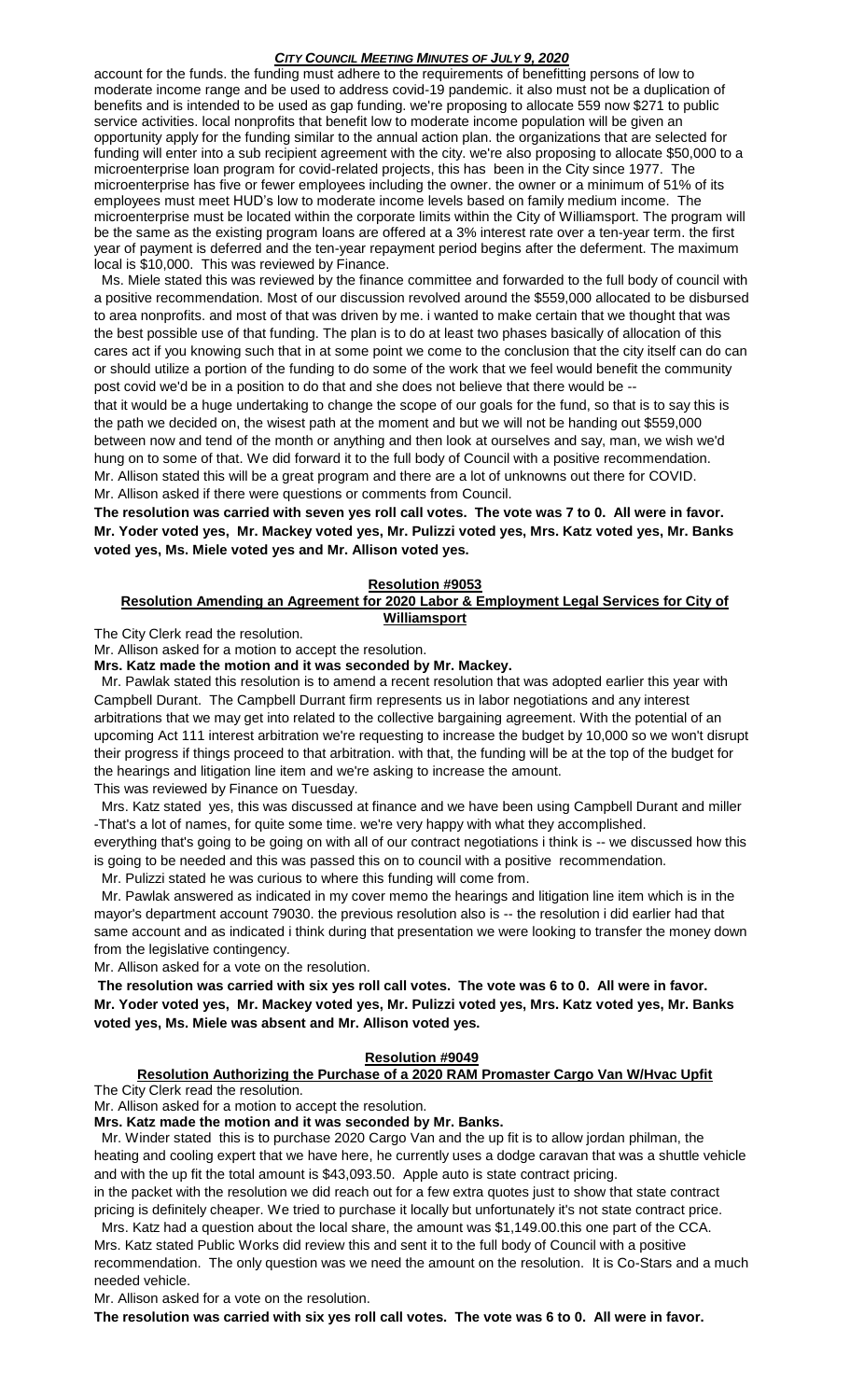**Mr. Yoder voted yes, Mr. Mackey voted yes, Mr. Pulizzi voted yes, Mrs. Katz voted yes, Mr. Banks voted yes, Ms. Miele was absent and Mr. Allison voted yes.** 

# **Resolution #9050**

#### **Resolution Awarding the 2020 Contracts for Street Line Painting & Bituminous Seal Coating for the City**

The City Clerk read the resolution.

Mr. Allison asked for a motion to accept the resolution.

**Mr. Mackey made the motion and it was seconded by Mrs. Katz.**

 Mr. Winder stated this is our annual resolution, different items are put out to bid, the West Branch, it is very similar through our aggregates. It will cost the paving throughout the City and also South Reach Road. the street line painting is in the amount of \$12,057.38. - the street line painting was awarded to mid Atlantic Market incorporated. And the tar and chip was awarded to inaudible this is an annual thing that in the budget you will see where it said the traffic line panning is funded through the general fund. but due to budget restraints,

 Mrs. Katz stated this comes to us every year and if you noticed, Mr. Winder always uses tar and chip and never says bituminous anyhow, like i said, this is passed on to the full body of council with a positive recommendation. it is something that comes to us yearly.

 Mr. Allison stated it's not directly related to this particular item but since we're talking streets, i've noticed around the city there's some cuts being made in work being done on streets that were recently paved. Mr. Winder answered voice inaudible….

Mr. Knarr stated they are required to pave the full width and we are fully aware.

Mr. Allison asked for a vote.

**The resolution was carried with six yes roll call votes. The vote was 6 to 0. All were in favor. Mr. Yoder voted yes, Mr. Mackey voted yes, Mr. Pulizzi voted yes, Mrs. Katz voted yes, Mr. Banks voted yes, Ms. Miele was absent and Mr. Allison voted yes.** 

### **Resolution #9051**

**Resolution Authorizing an Agreement Between the City of Williamsport & Mark Calderini** The City Clerk read the resolution.

Mr. Allison asked for a motion to accept the resolution.

**Mr. Pulizzi made the motion and it was seconded by Mr. Mackey.**

 Chief Killian stated prior to Mr. Calderini being chosen as our new deputy fire chief with several decades of experience starting in the Pittsburgh area. He was chosen through an extensive search for the deputy Chief's position as some of the internal people turned the position down. We received 31 applications nationwide, he, HR Director, Chief Hagan, and numerous members of administration Our union went through separate measures. He comes to us with he was a paramedic in the city of Pittsburgh in addition to working in healthcare. the healthcare industry in the Pittsburgh area before spending the last 20 years in Sarasota county, Florida where he started as a firefighter paramedic in special operations and advanced into a lieutenants captains and most recently battalion chief's position in public safety communication. he has an extensive amount of experience in emergency management. staff training. research. development program and project management safety compliance and urban search and rescue operations. He holds a bachelor's degree of science in business administration, a bachelor's in public safety administration, and a master's degree in executive fire leadership. he will be signed into an administrative position, nonunion as deputy chief and be responsible for day-to-day operations, fire department training, the assistance with emergency management and upcoming strategic planning. and the accreditation process that the bureau of fire is going through. He has an anticipated start date of August 10th if everything goes as hoped tonight with the agreement. and he comes to our area being semi familiar with our area as his wife has family here so he's travelled to the city before and he's actually visited the fire house a few times over the next several years. it's my pleasure and -- to present mr. Calderini to council for consideration for this position. i think he's going to be extremely valued.

 Mrs. Katz stated this was discussed at public Safety. We did not have a bio on this gentleman, you were reading it off and nothing was given to us at all. It would have been nice to have in our hands. He comes from a large department.

 Chief Killian answered i should point out though that under his direct supervision there was approximately 35 employees which is the same number very close to number we have here.

Mrs. Katz stated because my question was coming from a big department like that you're coming into a small department running a big department and i take it this was in Pittsburgh. it's a big difference coming to Williamsport which is a smaller venue all the way around. Tthe other question that i didn't ask you and you stated this at the meeting at the committee meeting that you asked a couple of firemen if they were willing to take this position. did you post this job at all?

 Chief Killian answered the position was not specifically posted internally because it's an administrative position with my director, it's my responsibility to typically and what has happened typically in the past is the fire chief with approval of the mayor has approved their deputy chief so they had a couple of internal candidates in discussion with them and again with the direction that our department is going with entering the strategic planning profession and specifically with the skills that are needed for this specific position with regard to department level training. Developing and delivering and the specifications that are need so the people who i felt would be a good fit for the position were offered the position after some interview process that HR and i ran the position internally, the two people that I offered the position to, declined so we decided to essentially have an open posting. so the position was open to anyone internal or external who met the requirements that we laid out in the qualifications that we laid out for the position and there were no internal applicants.

 Mrs. Katz asked how does the complement of men feel about going outside to hire someone? does this not affect morale? what is the perception?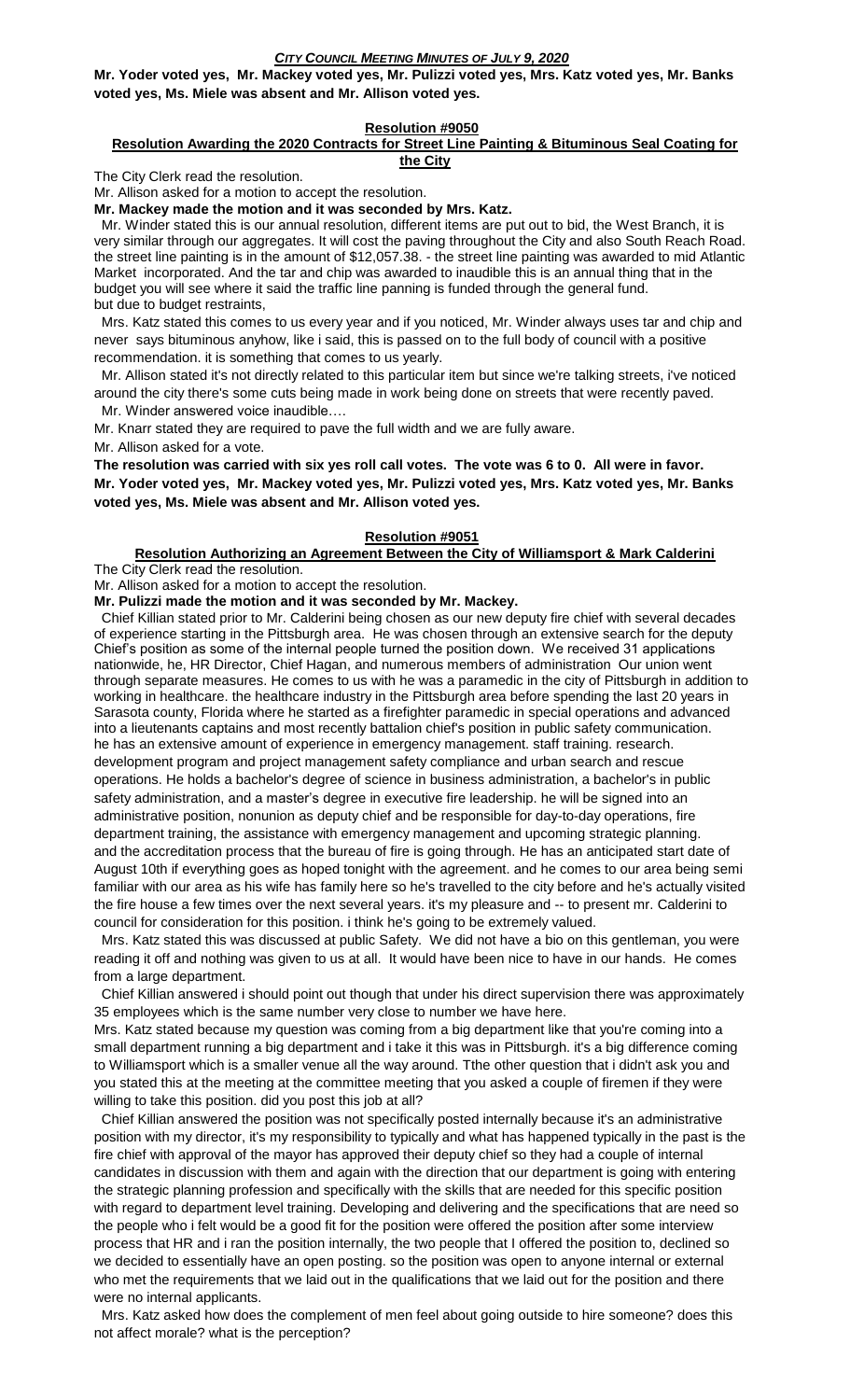Chief Killian answered so i think the perception is we need to find the most qualified person that we can to add value to our department. you know, we have extremely the best firefighters here that I have ever worked with in the entire country. With that we are looking for a specific skill set that is in tune with the department. So the accreditation, strategic planning or training. and because of that and the fact that we were very open and honest with the entire department, i have run a very transparent department. everyone is well aware of our intentions of what we are doing, going forward and multiple members of our department took part in every step of the interview process which is the first time as far as i know in the history of our department that that's ever happened. We have three i believe three members of the department that sat in on the phone interview. three of them sat in on the zoom interviews and they were brought in on individual days the three finalists for the entire department was able to come and meet them where they did a presentation where all of our platoon officers were present in the final interview. so every single person had the opportunity to come in and meet them and be part of the interview process. and i think that definitely has helped to negate any potential concerns for bringing in someone from outside the department. In turn, there's a certain level of excitement with a lot of you are folks in approximate perspective that someone with a great amount of experience in emergency services and background is going to bring in. they're always may be frustrations from time to time but that's happening regardless of whether someone who -is in a non union department.

 Mrs. Katz stated you gave us a contract for three years, we have a contract for him, but we don't have any other contract.

 Chief Killian answered that this is an employment agreement and not a contract. This was developed and run through Austin White as the solicitor to three year employment agreement with an opt out at any time by either party. He would hesitate to call it a contract and he will not be receiving a pension or will be receiving healthcare under the terms of the employment agreement as any other member of the department along with the collective bargaining agreement.

 Mr. Mackey stated sorry if this -- if you already answered this question but could you elaborate again on the process as far as the internal candidates go? you said this was not posted.

Chief Killian answered yes sir that is correct so again things have been i'll say inconsistent in if past with how how administrative appointments are made. He explained the process, ad the Mayor could actually appoint. Once he was promoted and established the deputy chief position, there were 3 candidates qualified and we had an informal process and we made job offers to two candidates who turned the position down. So we advertised outside the department.

 Mr. Allison stated it sounds like a pretty throughout process and he stated that the administrators like you have your hands full during a fire. if anyone on the lines has ever had the occasion to be at one there's a command post and the two -- the chief and the deputy chief will be mighty busy. so it's good that we have a little bit of extra there. He appreciates that.

Mr. Allison asked for a vote on the resolution.

**The resolution was carried with four yes roll call votes. The vote was 4 to 2. .**

**Mr. Yoder voted no, Mr. Mackey voted yes, Mr. Pulizzi voted yes, Mrs. Katz voted no, Mr. Banks voted yes, Ms. Miele was absent and Mr. Allison voted yes.** 

Accept for Filing:

Williamsport Water Authority 05/27/20

Williamsport Sanitary Authority 05/27/20

Mr. Allison asked for a motion to accept the minutes for filing. **Mrs. Katz made the motion and it was seconded by Mr. Banks.** 

**The minutes were accepted for filing with six yes roll call votes. The vote was 6 to 0. All were in favor.**

**Mr. Yoder voted yes, Mr. Mackey voted yes, Mr. Pulizzi voted yes, Mrs. Katz voted yes, Mr. Banks voted yes, Ms. Miele was absent and Mr. Allison voted yes.** 

Announcements

 The next regularly scheduled City Council meeting will be held on Thursday July 23, 2020 a 6:30 PM, **TBA**

Upcoming Meetings:

| Tuesday, July 14   |              | 4:00 PM AD Hoc City Hall         |
|--------------------|--------------|----------------------------------|
| Wednesday, July 15 |              | 10:00 AM Fire Pension Meeting    |
| Thursday, July 16  |              | 10:30 AM Zoning Hearing Board    |
|                    |              | 4:00 PM Board Of Health          |
| Friday, July 17    | 11:00 AM ERC |                                  |
|                    |              | 12:00 PM Housing Needs           |
| Tuesday, July 21   |              | 10:00 AM Blighted Property       |
|                    |              | 11:30 AM Public Safety           |
|                    |              | 1:00 PM Finance Meeting          |
|                    |              | 2:30 PM Public Works Meeting     |
|                    | 6:30         | PM HARB                          |
| Wednesday, July 22 |              | 11:30 AM Redevelopment Authority |
| Thursday, July 23  | 6:30         | PM City Council meeting          |
|                    |              |                                  |

*[Meetings Held in Trade & Transit, Unless Otherwise Noted – [scr] = William Sechler Community Room]*